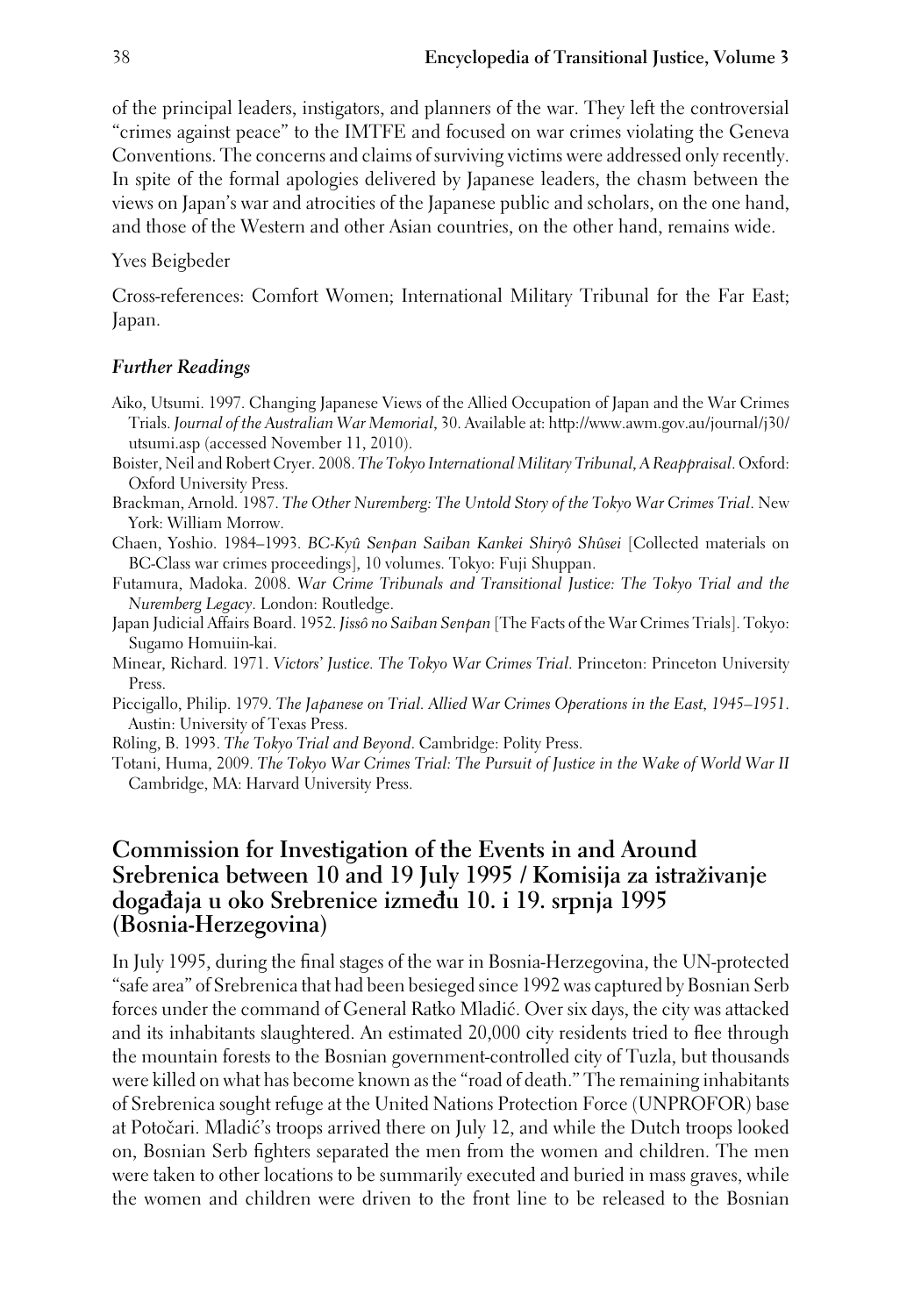#### **Transitional Justice Institutions and Organizations** 39

government. Because of the international presence in Srebrenica, the atrocity rapidly came to global attention. The Bosnian Serbs immediately sought to deny the slaughter of thousands of civilians. Eventually, however, the Bosnian Serb authorities were ordered to investigate what had happened. The Commission for Investigation of the Events in and around Srebrenica between 10 and 19 July 1995 was created by the government of the Republika Srpska entity in Bosnia-Herzegovina in December 2003 and functioned until October 2004. It was mandated to investigate the crimes at Srebrenica in order to "establish the full truth."

#### **Political Background**

In the years following the atrocities, and despite the evidence being uncovered at the International Criminal Tribunal for the Former Yugoslavia (ICTY), the Republika Srpska authorities strongly denied that Bosnian Serb forces had murdered thousands of civilians in Srebrenica. They maintained this denial despite the events in The Hague, where Dražen Erdemović, an ethnic Bosniac Croat who participated in the slaughter as a soldier in the Republika Srpska Army, confessed that he had been involved in the mass murder, and General Radislav Krstic, Deputy Commander of the Drina Corps of the ´ same Army, was convicted of genocide in August 2001.

The Bosnian Serb authorities articulated their position most vociferously in a report by the Bureau of the Government of Republika Srpska for Relations with the ICTY published in September 2002. In a chapter entitled "The Alleged Massacre," the report seeks to challenge official estimates of the number of deaths in Srebrenica. It uses various methods including arguing that most of the men who had fled Srebrenica were armed and died in combat. It further argues that in the chaos of war, many of the names of the disappeared may have appeared on several of the different lists compiled by international agencies or civil society groups and hence records of disappearances may have been duplicated when these were combined. The report further argued that some individuals believed to have disappeared may have fled into exile. The report concludes that fewer than 100 Muslims had been killed "by Bosnian Serb forces for personal revenge or in simple ignorance of international law" (Bureau of the Government of Republika Srpska for Relations with the ICTY 2002, 34). The report further tried to discredit Erdemović's testimony by stating that he was "mentally sick." Other contemporary Serbian accounts, including defense testimony at The Hague, alleged that the Muslims had either been killed in combat, fought among themselves, committed mass suicide, or been murdered by French, Bosnian, and other mercenaries in order to discredit the Serbs (Vuillarmy 2005, p. 3).

In March 2003, the Human Rights Chamber in Sarajevo, which had been created under the Dayton Peace Agreement, considered forty-nine applications submitted by relatives of persons who disappeared during the massacres in Srebrenica (a further 1,800 applications were pending at the time of the decision). In its judgment in the *Ferida Selimović et al v. the Republika Srpska* case, the Chamber considered the obligations of the Republika Srpska under the European Convention on Human Rights and other international treaties to provide victims' families with remedies, including information about the fate of their relatives. Unsurprisingly, the Chamber found that the 2002 Republika Srpska report on Srebrenica had failed to achieve this, and it argued instead that the report "presents an exclusively one-sided view of the Srebrenica events, and it in no way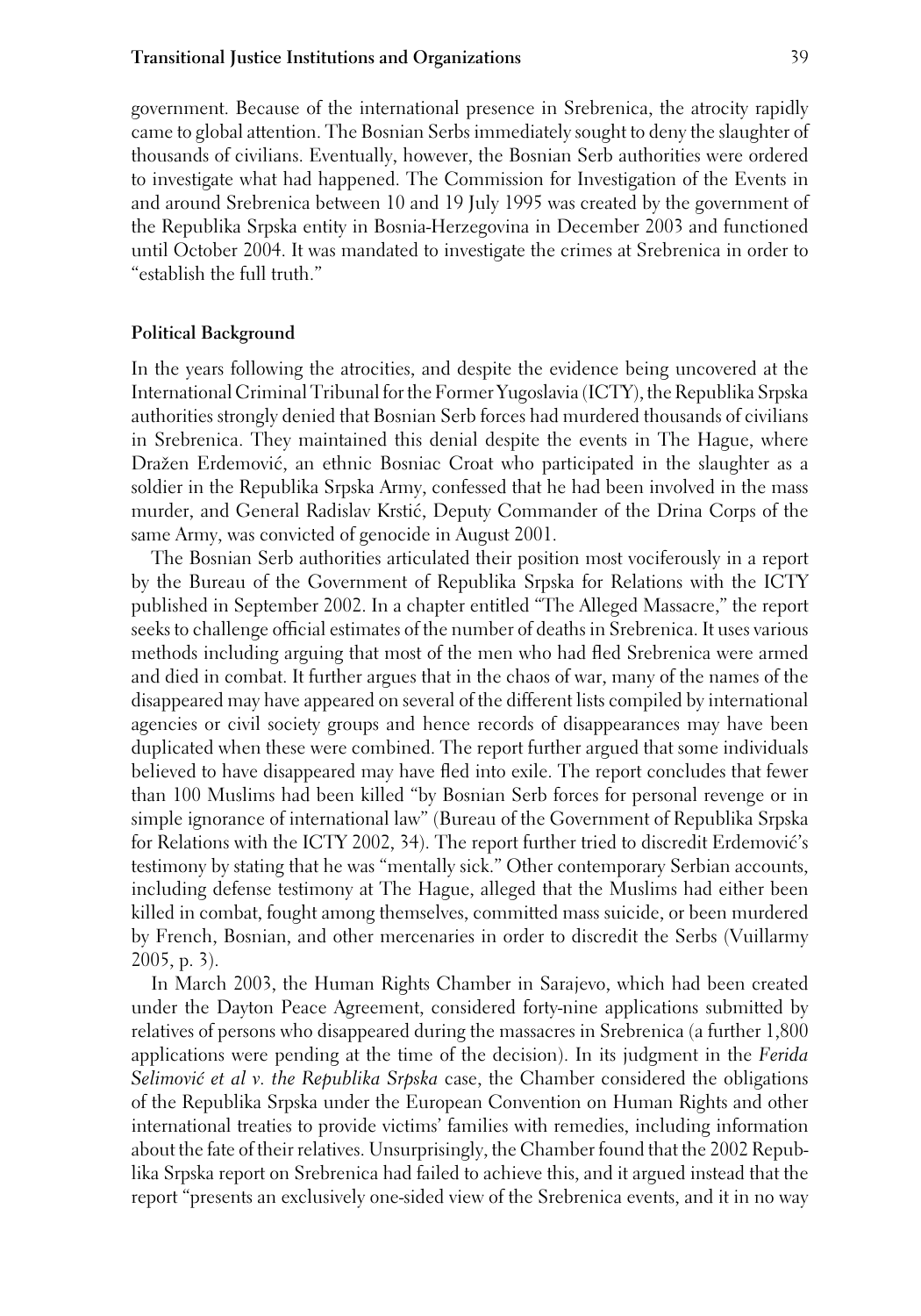clarifies the fate and whereabouts of the thousands of missing Bosniaks from Srebrenica" (*Ferida Selimović et al v. the Republika Srpska*, para. 179). The Human Rights Chamber concluded that Republika Srpska's failure to disclose information requested by the relatives violated the entity government's obligations "to secure respect for their rights to private and family life, as guaranteed by Article 8 of the European Convention" (*Ferida Selimović et al v. the Republika Srpska*, para. 202). The Chamber further found that the authorities' failure to "inform the applicants about the truth of the fate and whereabouts of their missing loved ones, including conducting a meaningful and effective investigation into the massacre at Srebrenica in July 1995, violates their rights to be free from inhuman and degrading treatment, as guaranteed by Article 3 of the European Convention" (*Ferida Selimović et al v. the Republika Srpska*, para. 202). Finally, the Chamber held that the Republika Srpska authorities had discriminated against the victims' families because of their "Bosniak origin." The chamber then ordered the Republika Srpska authorities to release all available information to the victims' families and the relevant international organizations. In addition, the Chamber ordered the Bosnian Serb government to conduct, within six months of the decision, a full, meaningful, thorough, and detailed investigation into the events giving rise to the established human rights violations, with a view to making known to the applicants, all other family members, and the public the Republika Srpska's role in the facts surrounding the massacre at Srebrenica in July 1995, its subsequent efforts to cover up those facts, and the fate and whereabouts of the persons missing from Srebrenica. The court maintained that the investigation should also be conducted with a view to bringing the perpetrators of any crimes committed in connection with the missing persons from Srebrenica to justice before the competent domestic criminal courts or to extraditing persons wanted by the ICTY for prosecution for war crimes, genocide, or crimes against humanity in connection with the Srebrenica events. This investigation should include, among other necessary measures, an internal investigation of present and former members of the Republika Srpska Army who may have relevant personal knowledge of the Srebrenica events or the location of any personal effects or burial sites of persons killed in connection with the Srebrenica events. The chamber also ordered the Republika Srpska government to contribute financially to the Foundation of the Srebrenica-Potočari Memorial and Cemetery.

On October 15, 2003, the ruling of the Human Rights Chamber was endorsed by the then High Representative Paddy Ashdown. The Office of the High Representative (OHR) was created by the Dayton Peace Accords and was tasked with overseeing the implementation of their civilian aspects. Within this role, Ashdown ordered the Republika Srpska entity to create an investigative commission.

## **Mission, Organization, and Activity**

On December 15, 2003, the government of Republika Srpska responded to the pressure and created the Commission for Investigation of the Events in and around Srebrenica between 10 and 19 July 1995. The main task of the commission was "the investigation and other activities in order to establish the full truth of the events in and around Srebrenica between 10th and 19th July 1995, aiming to establish lasting peace and build confidence in Bosnia and Herzegovina" (*The Events in and around Srebrenica between 10 and 19 July 1995* 2004, 3). The Commission interpreted its mandate to require it "to investigate the stated crimes; the scale of the crimes; who ordered them; and who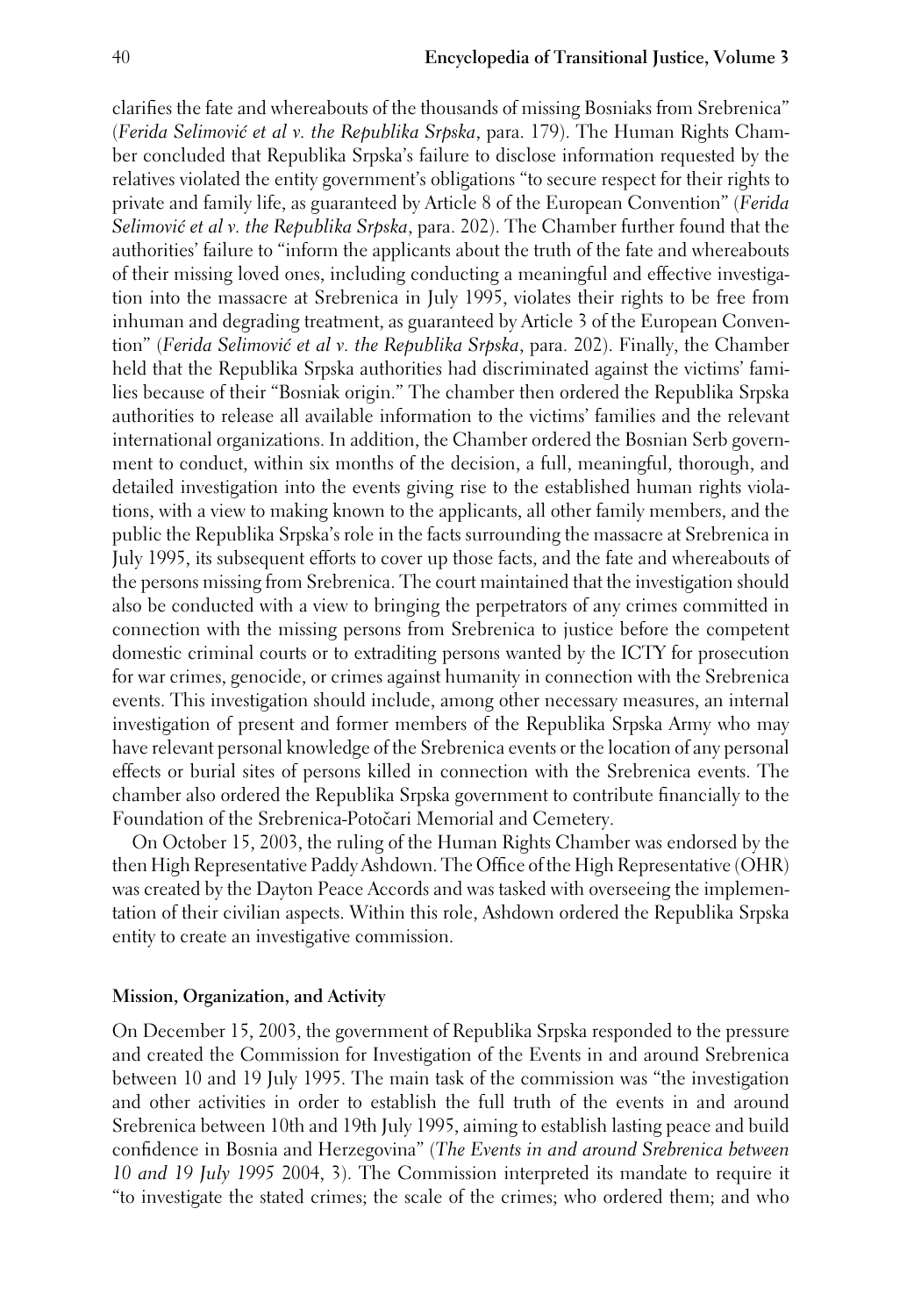#### **Transitional Justice Institutions and Organizations** 41

committed them" (*The Events in and around Srebrenica between 10 and 19 July 1995* 2004, 4). It also sought to gather information on "the invasion of Srebrenica; the attempt to evacuate the population; the humanitarian crisis; the situation in Potočari; the situation in the mixed column [of combatants and refugees through the mountain forests towards Tuzla]; the fate and the location of the missing persons; information on new locations of individual and mass graves; [and] identification of the victims" (*The Events in and around Srebrenica between 10 and 19 July 1995* 2004, 4–5). In particular, the commission sought to create an accurate list of the victims. The decision creating the commission instructed "the Republika Srpska Ministries of Justice, Internal Affairs and Defense, the security services, the Republika Srpska Army Command, and the entity Secretariat for relations with the International Criminal Tribunal at The Hague" to cooperate fully with the commission (*The Events in and around Srebrenica between 10 and 19 July 1995* 2004, 3). The commission was given six months to complete its work and submit the final report.

On December 25, 2003, the Republika Srpska government nominated Marko Arsovic´ as the commission's chair and appointed six other commissioners: Milan Bogdanić, Milorad Ivošević, Đorđe Stojaković, Gojko Vukotić, Smail Čekić, and Gordon Bacon. The OHR had nominated Smail Cekić to represent victims' families and Gordon Bacon to represent the international community. The OHR and the ICTY were given observer status. The commission held its first meeting on January 12, 2004, in which it adopted a work plan and appointed Đorđe Stojaković and Smail Čekić as vice-chairpersons.

After agreeing on a methodology, the commission began its investigations in February 2004 and focused on gathering information from Republika Srpska authorities and individuals who had been involved. The commission also contacted relevant international institutions and agencies and victims' associations. However, it initially faced obstruction from the Republika Srpska authorities, and the commission's interim report, produced on April 14, 2004, was condemned as merely repeating "the worst of the denials" (Vulliamy 2005). This continued obstruction enraged High Representative Ashdown, and he proclaimed that the report was "a scandalous indictment of the Republika Srpska institutions which were legally and morally bound to cooperate fully with the Commission, and yet according to this report have failed to" (Freeman 2004, 9). He then responded to the obstruction by using his wide-ranging "Bonn powers," which allowed him to make binding decisions against persons who he found to be violating the peace agreement, to order the removal from office of Republika Srpska Army Chief of Staff Cvjetko Savic, and Head ´ of the Republika Srpska Government Secretariat for Cooperation with the ICTY Dejan Miletic. Ashdown also ordered the president of the Republika Srpska to remove the chair ´ of the commission, Marko Arsovic, and replace him as chair with another commission ´ member, Milan Bogdanic. The Republika Srpska government complied and it appointed ´ Zeljko Vujadinović to the vacancy in the commission. Furthermore, in response to the OHR requests and the short time frame for investigations, the commission then focused its work on locating mass graves and producing a list of those who were killed.

Following these changes, in June 2004, the commission produced a Final Report that acknowledged that "between 10 and 19 July 1995, several thousands of Bosniaks were liquidated, in a manner that represents severe violation of International Humanitarian Law and that the perpetrators, among the others, undertook measures to cover up the crime by reallocating the bodies" (*The Events in and around Srebrenica between 10 and 19 July 1995* 2004, 41). This was the first official acknowledgment by the Bosnian Serbs of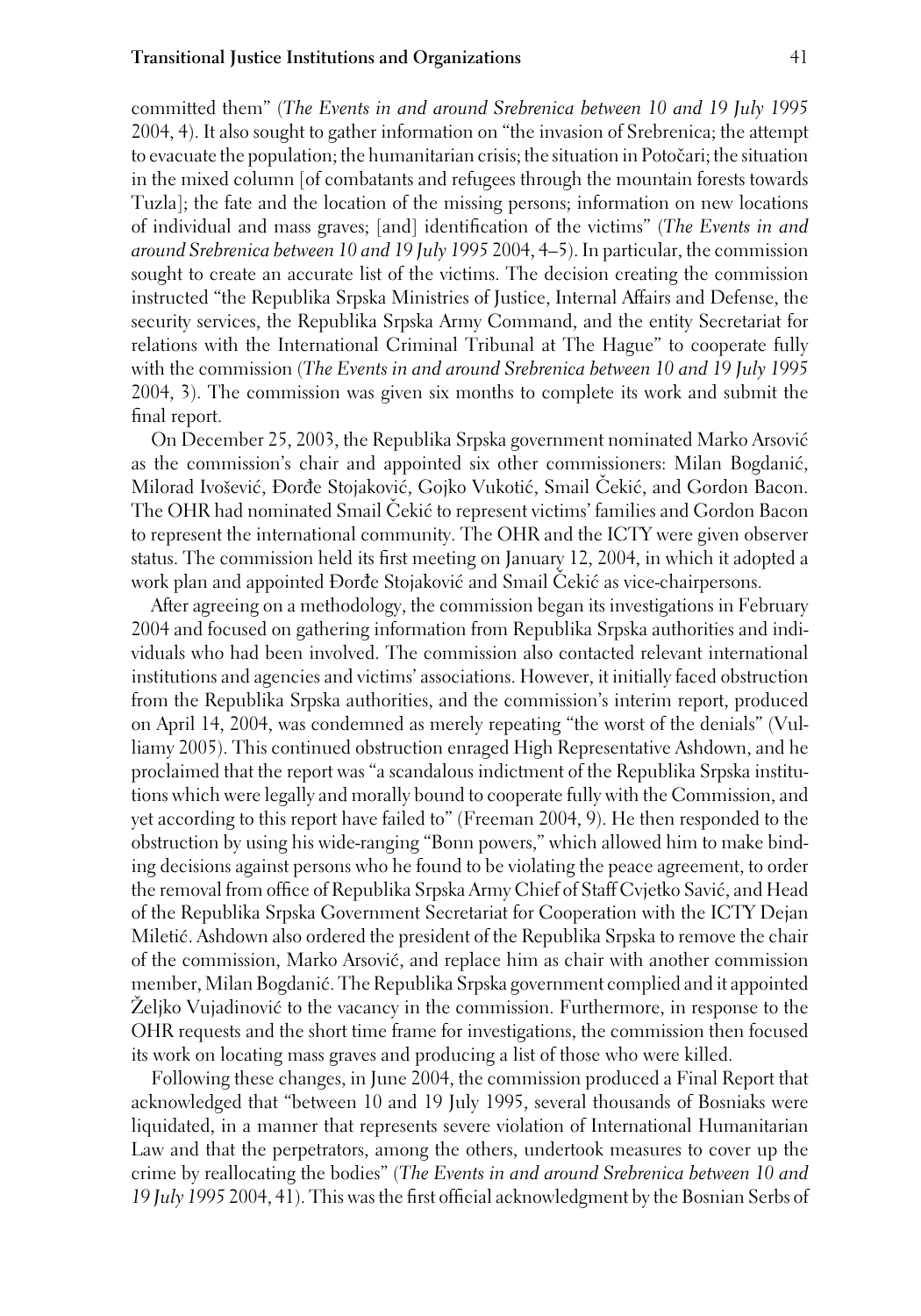their culpability for the crimes in Srebrenica. The report was greeted by the Bosnian Serb president Dragan Čavič in a television statement in which he said that the "nine July days of the Srebrenica tragedy are a black page in the history of the Serb people" (Milanovic 2006, 255). In October 2004, the commission released an addendum to the report in which it analyzed various lists gathered by international organizations and victims' groups of persons believed to have disappeared at Srebrenica. The report concluded that 7,779 persons were killed, but it stressed that investigations needed to continue. The commission's investigations also revealed previously unknown information about Srebrenica by identifying thirty-two mass graves, reconstructing the involvement of the wartime military and police units of Republika Srpska (which underwent vetting between 1999 and 2002), and drafting lists of potential perpetrators.

Following these reports, on October 28, 2004, the government of Republika Srpska issued an official apology in which it stated that it "commiserates with the pain of relatives of perished people of Srebrenica, and truly regrets and apologizes for the tragedy they experienced" (Milanovic 2006, 255). It also stated that it was committed to ensuring that those responsible were brought to justice. In December 2004, the OHR ordered the Republika Srpska government to establish a working group to analyze the commission's documentation and "identify all officials, particularly those still in RS [Republika Srpska] bodies, whose names appeared in the confidential annexes" (Office of High Representative 2004). This Working Group, which began operating at the end of January 2005, submitted its first report in March 2005. The annexes, which are believed to contain the names of hundreds of suspects, have remained confidential.

#### **Conclusion**

The Commission for Investigation of the Events in and around Srebrenica between 10 and 19 July 1995 conducted its investigations within a tight time frame and in the face of considerable political obstruction from the Republika Srpska authorities. Nonetheless, it succeeded in bringing new information to light by locating previously unknown mass graves. Furthermore, by identifying thousands of the victims at Srebrenica, the commission undermined the culture of denial that had been prevalent in Bosnian Serb discourse. The Republika Srpska government's acknowledgment of the report and the president's apology represented the first official public truth revealed in the former Yugoslavia. In the aftermath of these reports, only very few Bosnian Serb politicians deny the events at Srebrenica, and the Republika Srpska has gradually become more cooperative with justice initiatives, as the Bosnian Serb authorities transferred their first indictee to The Hague on January 16, 2005.

#### Louise Mallinder

Cross-references: Bosnia-Herzegovina; International Criminal Tribunal for the Former Yugoslavia; Truth Commissions; War Crimes Chamber of the Court of Bosnia-Herzegovina.

#### *Further Readings*

Commission for Investigation of the Events in and around Srebrenica between 10 and 19 July 1995. 2004. *Addendum to the Report of 11 June 2004 on the Events in and around Srebrenica between 10 and 19 July 1995*. Banja Luka: Republika Srpska Government, October 15.